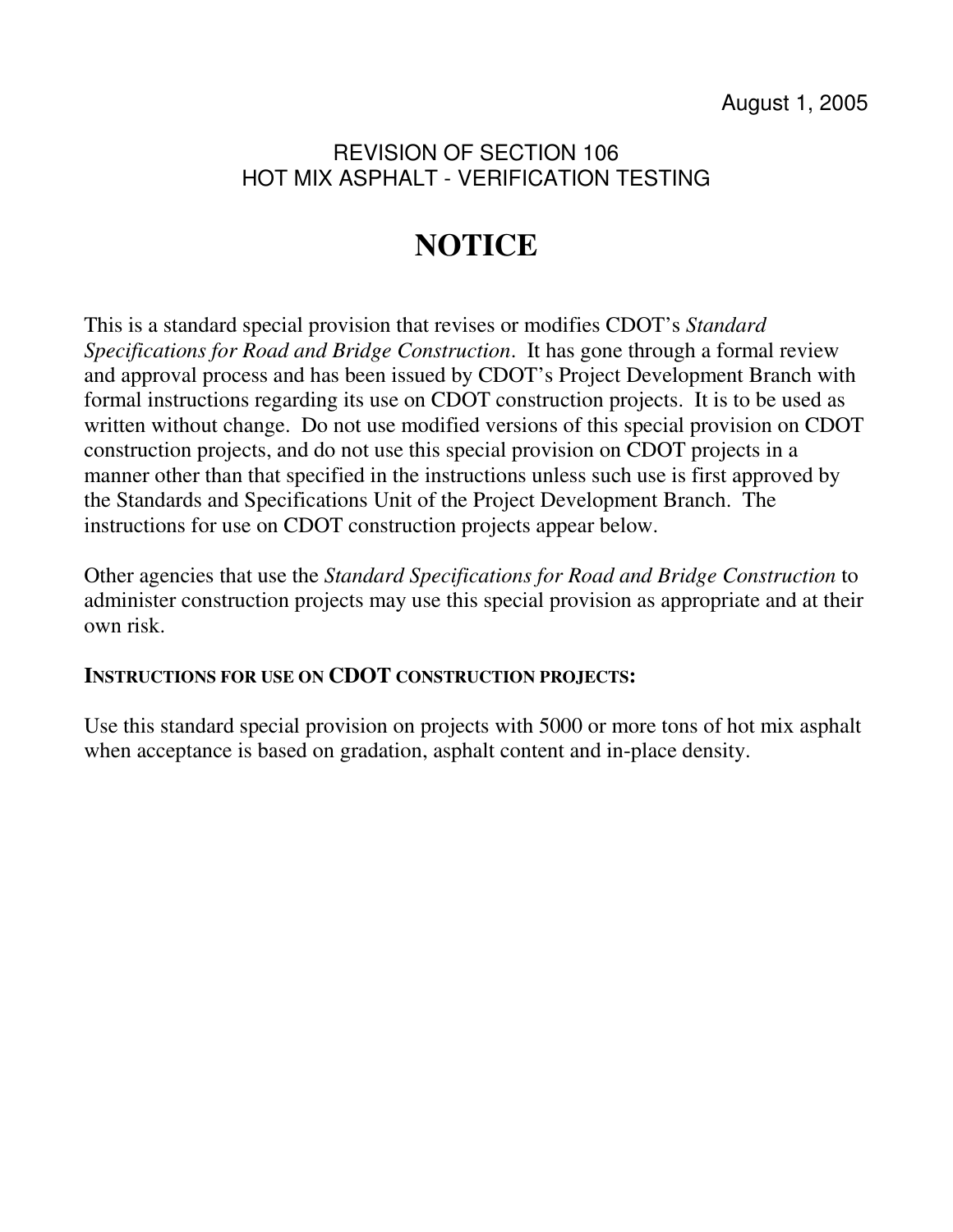#### 1 REVISION OF SECTION 106 HOT MIX ASPHALT - VERIFICATION TESTING

Section 106 of the Standard Specifications are hereby revised for this project as follows:

Delete subsection 106.05 (e) and replace with the following:

- (e) Mix Verification Testing. After the mix design has been approved and production commences, the Department will perform a minimum of three volumetric verification tests for each of the following elements to verify that the field produced Hot mix asphalt conforms to the approved mix design:
	- (1) Air Voids
- (2) Voids in Mineral Aggregate (VMA) .
	- (3) Asphalt Content (AC).

The test frequency shall be one per day unless altered by the Engineer.

The test results will be evaluated and the Contractor shall make adjustments if required in accordance with the following:

- 1. Target Values. The target value for VMA will be the average of the first three volumetric field test results on project produced hot mix asphalt or the target value specified in Table 403-1 and Table 403-2 of the specifications, whichever is higher. The target value for VMA will be set no lower than 0.5 percent below the VMA target on Form 43 prior to production. The target values for the test element of air voids and AC shall be the mix design air voids and mix design AC as shown on Form 43.
- 2. Tolerance Limits. The tolerance limits for each test element shall be:

| AC.       | $\pm$ 0.3 percent |
|-----------|-------------------|
| Air Voids | $± 1.2$ percent   |
| VMA       | $± 1.2$ percent   |

3. Quality Levels. Calculate an individual QL for each of the elements using the volumetric field verification test results. If the QL for VMA or AC is less than 65 or if the QL for air voids is less than 70, the production shall be halted and the Contractor shall submit a written proposal for a mix design revision to the Engineer. Production shall only commence upon receipt of written approval from the Engineer of the proposed mix design revision.

After a new or revised mix design is approved, three additional volumetric field verification tests will be performed on asphalt produced with the new or revised mix design. The test frequency shall be one per day unless altered by the Engineer.

If the QL for VMA or AC is less than 65 or the QL for the test element of air voids is less than 70, then production shall be halted until a new mix design has been completed in accordance with CP 52 or CP 54, a new Form 43 issued, and the Contractor demonstrates that he is capable of producing a mixture meeting the verification requirements in accordance with A or B below:

- A. The Contractor shall produce test material at a site other than a CDOT project. The Contractor shall notify the Engineer a minimum of 48 hours notice prior to the requested test. The location and time of the test are subject to the approval of the Engineer, prior to placement. Three samples will be tested for volumetric properties. If the QL for VMA or AC is equal or greater than 65 and the QL for the element of air voids is equal or greater than 70, full production may resume or;
- B. The Contractor may construct a 500 ton test strip on the project. Three samples in the last 200 tons will be tested for volumetric properties. After construction of the test section, production shall be halted until the testing is complete and element QLs are calculated. If the QL for VMA or AC is equal or greater than 65 or the QL for the element of air voids is equal or greater than 70, full production may resume. If the QL for VMA or AC is less than 65 or the QL for the element of air voids is less than 70, the material shall be removed and replaced at no cost to the Department. The time count